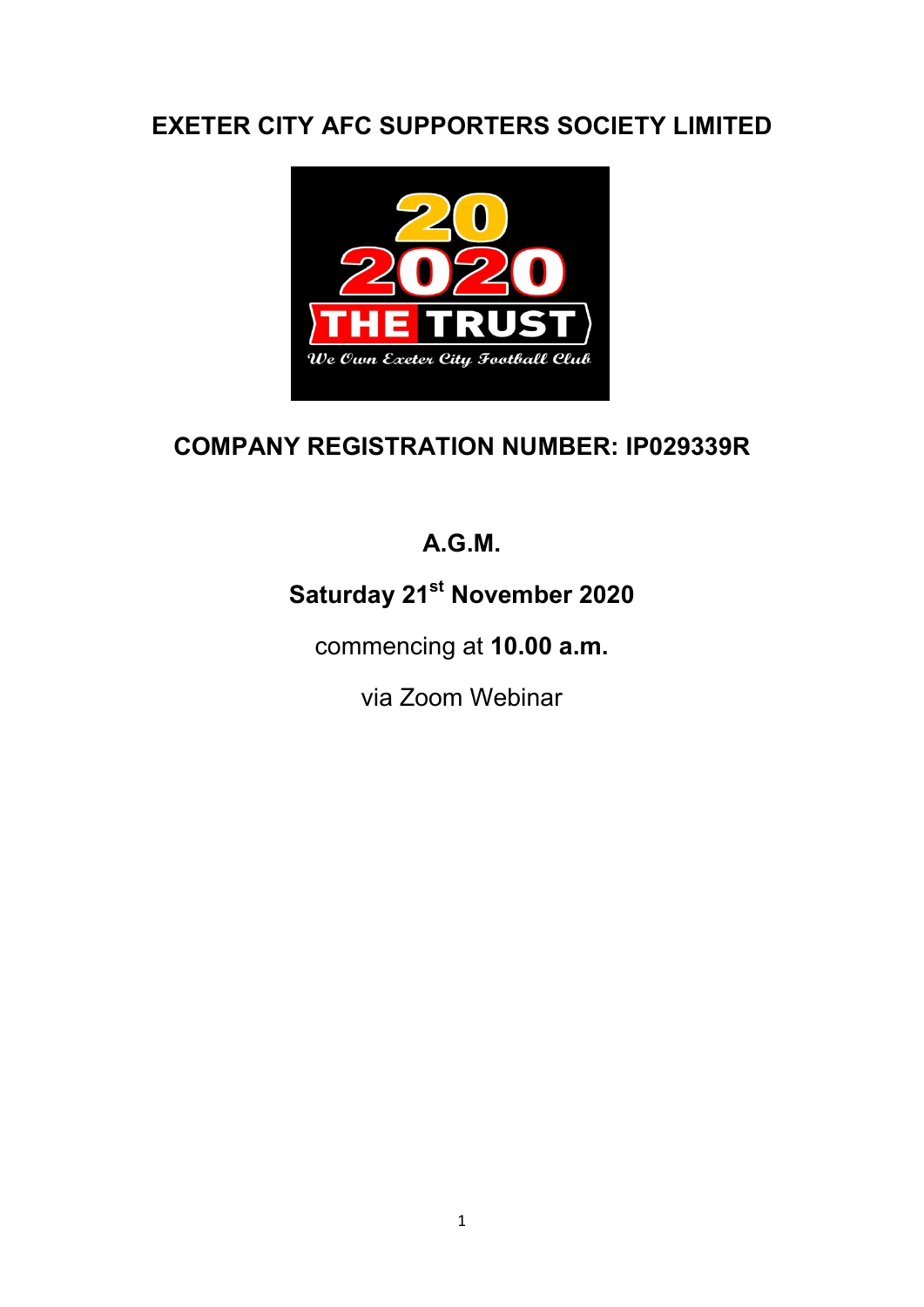#### Exeter City Supporters Trust

#### 2020 Annual General Meeting and Declaration of Trust Board Election Results

# Saturday 21<sup>st</sup> November 2020 10:00 to 12:00

### Agenda

| No.            | <b>Item</b>                                                                                   | Lead               | <b>Timescale</b> |
|----------------|-----------------------------------------------------------------------------------------------|--------------------|------------------|
| $\mathbf{1}$ . | Introduction                                                                                  | Nick Hawker        | 10:00 to 10:05   |
| 2.             | Minutes of the 16 <sup>th</sup> November 2019 AGM                                             | <b>Nick Hawker</b> | 10:05 to 10:10   |
| 3.             | Approval of the Exeter City Supporters Society<br><b>Limited Financial Statement May 2020</b> | Pete Holding       | 10:10 to 10:20   |
| 4.             | Re-appointment of Trust Auditors                                                              | Pete Holding       | 10:20 to 10:25   |
| 5.             | Chair of the Club Board Address                                                               | <b>Richard Pym</b> | 10:25 to 10:35   |
| 6.             | <b>Club Finance Director Address</b>                                                          | <b>Keith Mason</b> | 10:35 to 10:45   |
| 7.             | <b>Club President Address</b>                                                                 | Julian Tagg        | 10:45 to 10:55   |
| 7.             | Question and Answers to Club Board Chair,<br><b>Finance Director and Club President</b>       | <b>Nick Hawker</b> | 10:55 to 11:15   |
| 8.             | Declaration of 2020 Trust Board Election<br>Result                                            | John Street        | 11:15 to 11:25   |
| 11.            | <b>Trust Chair Address</b>                                                                    | <b>Nick Hawker</b> | 11:25 to 11:35   |
| 12.            | <b>Any Other Business</b><br><b>Questions and Answers</b>                                     | Nick Hawker        | 11:35 to 11:45   |